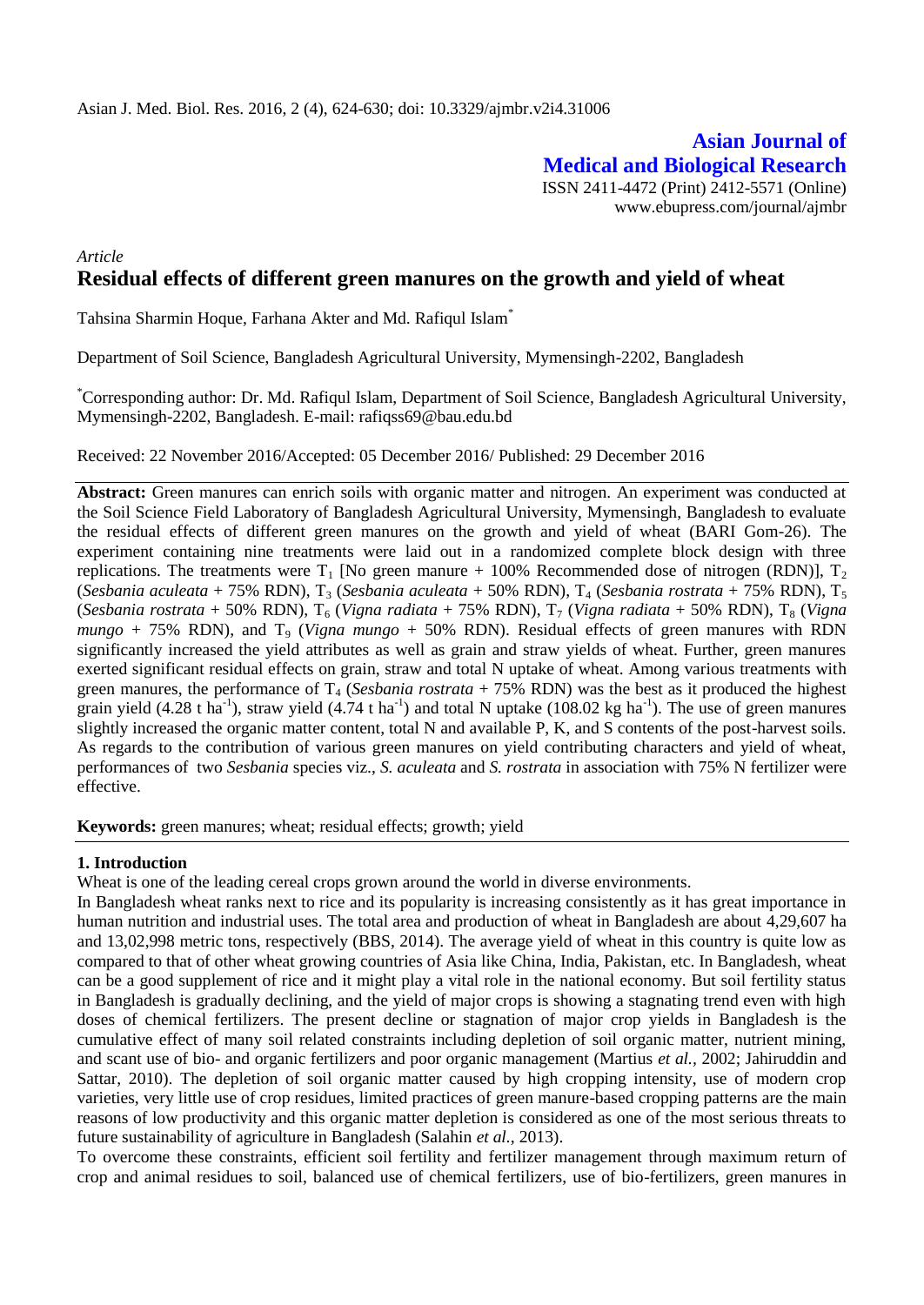crop rotation; and proper utilization of farm manures, composts and nitrogenous organic materials are important. Sustainable farming puts emphasis on the nutrient supply through integrated approach. Green manures are the crops which are returned into the soil in order to improve the growth of subsequent crops and they offer considerable potential as a source of plant nutrients and organic matter (Singh *et al.,* 1991). Green manure crops improve the physical, chemical and biological condition of soils and the long term benefit of green manure crops is to stabilize yields of subsequent crops during dry seasons (MacRae and Mehuys, 1988). Legumes including *Sesbania aculeata, Sesbana rostrata, Vigna radiata and Vigna mungo* are the potential green manure crops for their capability of nodule formation and nitrogen fixation. Mungbean can fix N in the range of 30-40 kg ha-1 (Rupela and Saxena, 1987). On the other hand, green manuring of *Sesbania rostrata* can significantly improve the yield of following rice crop saving about 50-60% N and continuous green manuring of *Sesbania rostrata* for 3 years can result into significant residual effect on the second wheat crop and improve physicochemical properties of the soil (Mann *et al.,* 2000).

Thus, pre-rice green manuring with legumes can greatly contribute to the improvement of N fertility and organic matter build up of the soils in rice-wheat-rice or other important cropping patterns. It is therefore, important to undertake a study with different green manure crops for ameliorating N deficiency and low organic matter problems of most of our rice-wheat growing soils. The residual effect of green manures can provide the most effective way to improve N supply for succeeding crops (Thorup-Kristensen *et al.*, 2003). A comprehensive and systematic research effort on residual effect of green manure crops on subsequent crop yields under rice-wheat sequence is yet to be well established. Therefore, the present study was performed to find out the residual effect of green manure crops on the growth and yield of wheat (BARI Gom-26) and to observe the changes in soil properties after incorporation of green manuring crops.

### **2. Materials and Methods**

### **2.1. Experimental site and soil**

The experiment was carried out at the Soil Science Field Laboratory of Bangladesh Agricultural University, Mymensingh during rabi season of 2013. The soil of the experimental site belongs to Sonatala series under the AEZ-9 (Old Brahmaputra Floodplain). The soil had silt loam texture, pH 6.29, organic matter content 1.15%, total N 0.11%, available P 5.57 ppm, available K 24.29 ppm (express it as meq/100 g soil) and available S 10 ppm.

#### **2.2. Treatments**

The experiment was laid out in a Randomized Complete Block Design (RCBD) with nine treatments and three replications. The treatments were  $T_1$  (No green manure + 100% RDN),  $T_2$  (*Sesbania aculeata* + 75% RDN),  $T_3$ (*Sesbania aculeata* + 50% RDN), T<sup>4</sup> (*Sesbania rostrata* + 75% RDN), T<sup>5</sup> (*Sesbania rostrata* + 50% RDN), T<sup>6</sup> (*Vigna radiata* + 75% RDN),  $T_7$  (*Vigna radiata* + 50% RDN),  $T_8$  (*Vigna mungo* + 75% RDN), and  $T_9$  (*Vigna mungo* + 50% RDN). In previous rice crop, these four leguminous crops were used as pre-rice green manuring crops which were incorporated into the soil at 50 DAS (days after sowing) as per treatments.

#### **2.3. Seed sowing**

BARI Gom-26, a modern variety of wheat was used as a test crop in this experiment. Seeds were sown @ 125 kg ha<sup>-1</sup> in lines and were covered with soil by hand. The line to line distance was 20 cm and the depth of furrow was about 6 cm. A strip of wheat crop was established around the experimental field as border crop.

#### **2.4. Fertilizer application**

The full amount of triple super phosphate (TSP), muriate of potash (MoP), gypsum, zinc oxide, and boric acid were applied as the sources of P, K, S, Zn and B at the time of final land preparation. The rates of P, K, S, Zn and B were 20, 60, 10, 3, and 2 kg ha<sup>-1</sup>, respectively. The recommended rate of nitrogen was 100 kg ha<sup>-1</sup> as per Fertilizer Recommendation Guide (BARC, 2005). To supply nitrogen, two levels of urea i.e. 50% and 75% of the recommended dose were applied in three equal splits. The one-third dose of urea and full dose of all other fertilizers were applied as basal to all the plots during final land preparation. The second split of urea was applied after 30 days of sowing (crown root stage) and the third split after 56 days (booting stage).

#### **2.5. Intercultural operations**

Irrigation was provided at 24 days and at 55 days after sowing. Other intercultural operations viz. weeding and insecticide spraying were done whenever required.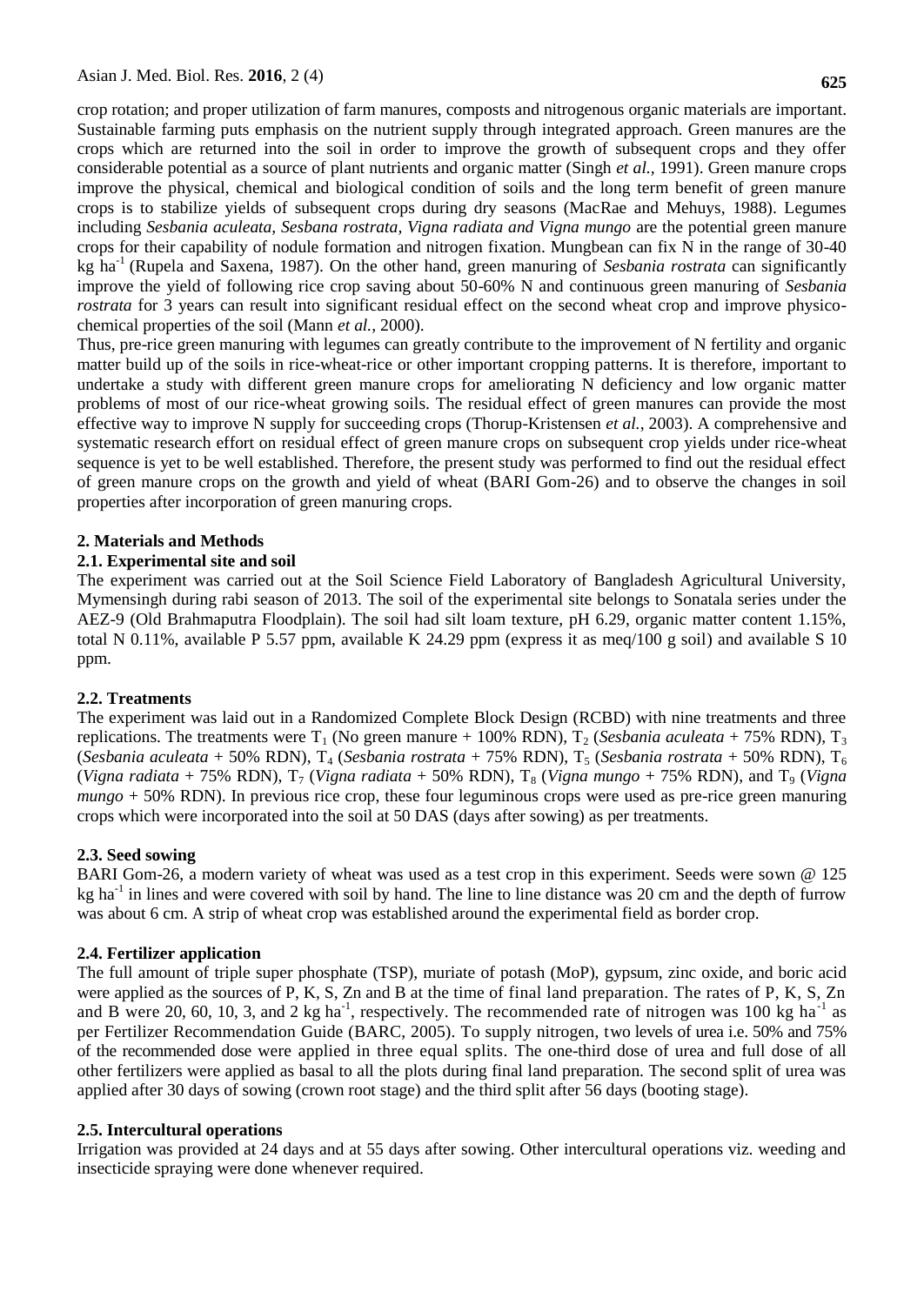## **2.6. Harvesting**

The crop was harvested at maturity. The grain yield was obtained on 14% moisture basis while the straw yield was recorded on sun dry basis. Five hills were selected randomly from each plot and data on yield components including plant height, effective tillers per hill, spike length, grains spike<sup>-1</sup> and 1000-grain weight were recorded.

## **2.7. Determination of N in plant samples**

The N content in wheat grain and straw was determined by Semi-micro Kjeldahl method. Nitrogen uptake was then calculated from N content and yield data.

## **2.8. Collection and preparation of soil samples**

Soil samples were collected at a depth of 0-15 cm from the surface. The soil samples were collected by means of auger from each plot of block in two installments, initially before green manure application and finally after harvest of wheat crop. After removing weeds, plant roots, stubbles, stones, etc., the samples were air dried and ground to pass through a 2 mm (10 meshes) sieve. The samples were then stored in clean plastic bags for chemical and mechanical analyses.

## **2.9. Analysis of soil samples**

Soil samples were analyzed for physical and chemical properties following standard methods. Particle size analysis of soil was done by hydrometer method (Black, 1965) and the textural class was determined by plotting of the values for % sand, % silt and % clay to the Marshall's Triangular Coordinate following the USDA system and soil pH (1:2.5 soil-water) was measured by glass electrode pH meter method (Peech, 1965). Organic matter was determined by Walkley and Black method (Walkley and Black, 1934), total N by Semi-micro Kjeldahl method (Bremner and Mulvaney, 1982), available P by Olsen method (Olsen *et al.*, 1954), available K by flame photometer after extraction with 1N NH4OAc at pH 7.0 (Knudsen *et al.*, 1982), available S by extracting soil samples with  $CaCl<sub>2</sub>$  solution (0.15%) and by measuring turbidity by spectrophotometer (Williams and Steinbergs, 1959) method.

## **2.10. Statistical analysis**

The collected data were analyzed statistically by F-test to examine the treatment effects and the mean differences were examined by Duncan's New Multiple Range Test (Gomez and Gomez, 1984).

### **3. Results and Discussion**

### **3.1. Growth and yield contributing characters**

Plant height, effective tillers hill<sup>-1</sup>, spike length, and number of grains spike<sup>-1</sup> of BARI Gom-26 responded significantly to the residual effects of green manures with different levels of nitrogen (Table 1). The tallest plant of 83.13 cm was found in  $T_4$  (*Sesbania rostrata* + 75% RDN) which was identical to  $T_7$  (*Vigna radiata* + 50% RDN),  $T_6$  (*Vigna radiata* + 75% RDN) and  $T_2$  (*Sesbania aculeata* + 75% RDN) with the values of 83, 82.70 and 82.50 cm, respectively. The shortest plant of 79.50 cm was observed in  $T_3$  (*Sesbania aculeata* + 50% RDN). The highest number of effective tillers hill<sup>-1</sup> of 5 was found in  $T_4$  and the lowest value of 4 was observed in  $T_7$ . The maximum spike length (10 cm) was found both in  $T_4$  and  $T_6$  which was at par with  $T_2$ ,  $T_7$ , and  $T_6$  with the values of 9.62, 9.50 and 9.46 cm, respectively. The minimum spike length (8.47 cm) was found in  $T<sub>9</sub>$  (residual effect of Vigna mungo +50% RDN). The number of grains spike<sup>-1</sup> varied from 40.50 to 54.50 with the highest value in T<sub>4</sub> and the lowest in T<sub>3</sub>. Again, for 1000-grain weight, the highest value (36 g) was observed in T<sub>2</sub>, T<sub>3</sub>, and T<sub>5</sub> treatments and the lowest value (35.8 g) was recorded in  $T_1$  and  $T_8$  treatments. The positive residual effect of green manures on the wheat crop might be due to the release of N from green manures. The release of nutrients from green manures is rather slow; so it acts like a spontaneous supply of nutrients throughout the crop growth period compared to fertilizer N application. Ehsan *et al.* (2014) and Boparai *et al.* (1992) studied the residual effects of green manures on wheat crop and reported that incorporation of green manure *(Sesbania aculeata)* produced the highest plant height, spike bearing tillers m<sup>-2</sup>, number of grains spike<sup>-1</sup> and 1000-grain weight and increased root density of wheat grown after rice. Besides, Sultani *et al.* (2004) observed a significant but variable effect of incorporation of various green manure legumes on wheat growth and yield and the maximum tillering as well as total biomass were produced by *Sesbania* incorporation. Mandal *et al.* (2003) also observed better growth and yields of wheat in green manure-treated plots. Moreover, Aulakh *et al.* (2000) studied the residual effect of green manures on wheat and suggested that N fertilizer application to wheat could be reduced by 25% when incorporation with green manures.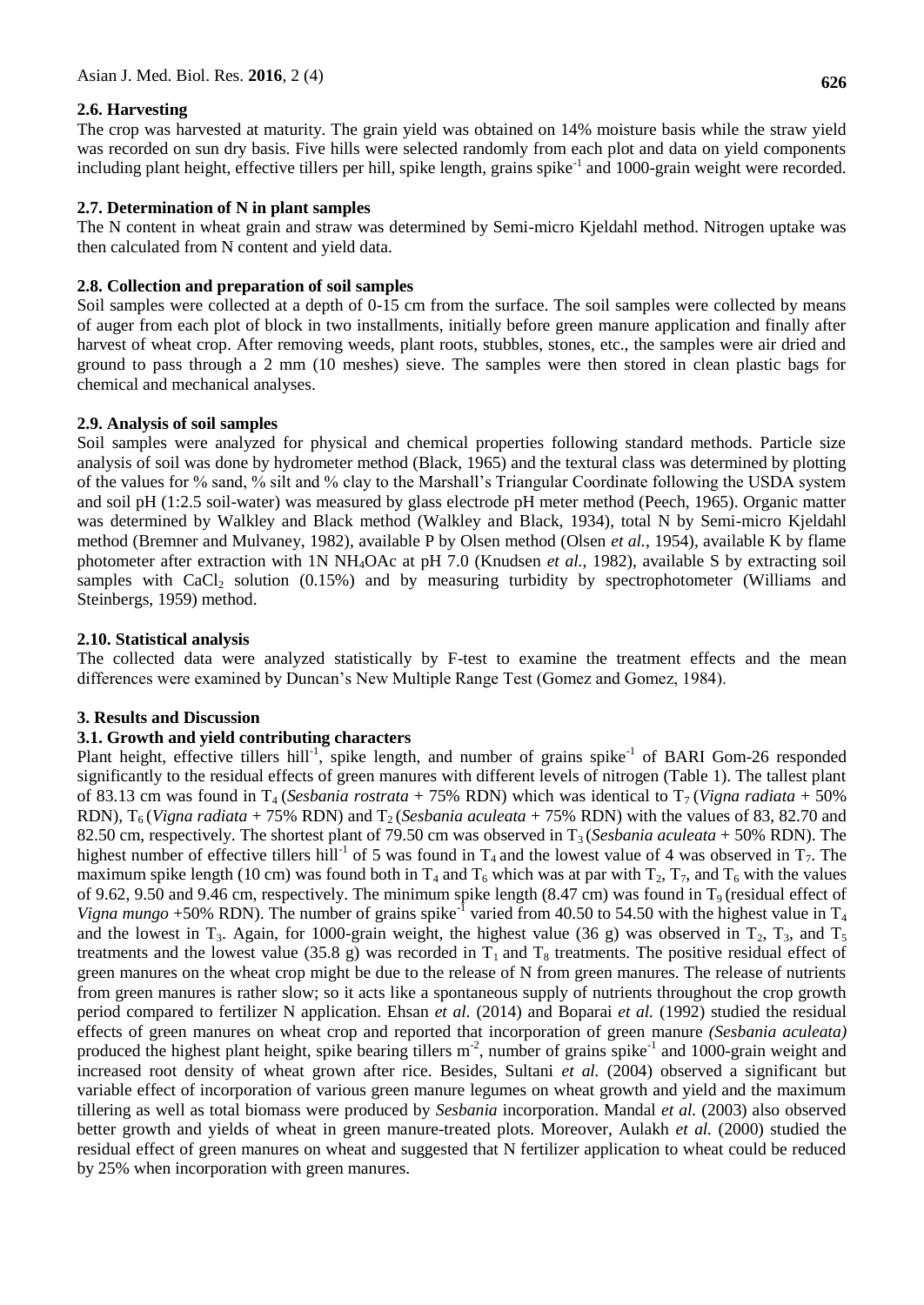| Table 1. Residual effects of different green manures with different levels of nitrogen on growth and yield |  |  |
|------------------------------------------------------------------------------------------------------------|--|--|
| components of wheat.                                                                                       |  |  |

| <b>Treatments</b>                   | <b>Plant</b><br>height (cm) | <b>Effective</b><br>tillers<br>$\text{hill}^{-1}$ (no.) | <b>Spike</b><br>length (cm) | Grains<br>spike $1$ (no.) | 1000- grain<br>weight $(g)$ |
|-------------------------------------|-----------------------------|---------------------------------------------------------|-----------------------------|---------------------------|-----------------------------|
| $T_1$ (No green manure + 100% RDN)  | $80.60$ bc                  | 4.50                                                    | 8.64d                       | 44.0 <sub>bc</sub>        | 35.8                        |
| $T_2$ (Sesbania aculeata + 75% RDN) | $82.50$ ab                  | 4.75                                                    | $9.62$ ab                   | $47.5$ bc                 | 36.0                        |
| $T_3$ (Sesbania aculeata + 50% RDN) | 79.50c                      | 4.50                                                    | $9.46$ abc                  | 40.5d                     | 36.0                        |
| $T_4$ (Sesbania rostrata + 75% RDN) | 83.13 a                     | 5.00                                                    | 10.00a                      | 54.5 a                    | 35.9                        |
| $T_5$ (Sesbania rostrata + 50% RDN) | 77.50 d                     | 4.50                                                    | 8.85 cd                     | $42.5 \text{ cd}$         | 36.0                        |
| $T_6$ (Vigna radiata + 75% RDN)     | 82.70 a                     | 4.75                                                    | 10.00a                      | $46.5$ bc                 | 35.9                        |
| $T_7$ (Vigna radiata + 50% RDN)     | 83.00 a                     | 4.00                                                    | $9.50$ ab                   | $43.0$ bcd                | 35.9                        |
| $T_8(Vigna mungo + 75\% RDN)$       | 80.50 <sub>bc</sub>         | 4.50                                                    | $9.00$ bcd                  | 45.0 <sub>bc</sub>        | 35.8                        |
| $T9(Vigna mungo + 50\% RDN)$        | $80.60 \,\mathrm{bc}$       | 4.16                                                    | 8.47 d                      | $42.0 \text{ cd}$         | 35.9                        |
| $SE(\pm)$                           | 0.635                       | 0.223                                                   | 0.196                       | 1.38                      | 0.09                        |
| CV(%)                               | 1.36                        | 8.57                                                    | 3.68                        | 5.30                      | 2.68                        |
| Sig. level                          | ***                         | NS.                                                     | ***                         | ***                       | NS.                         |

Figure (s) in a column having common letters do not differ significantly at 5% level of significance. RDN = Recommended dose of nitrogen; SE  $(\pm)$  = Standard error of means; CV= Coefficient of variation; NS= Non significant; \*\*\* = P< 0.001

#### **3.2. Grain and straw yield**

Residual effects of green manures with different levels of nitrogen showed a positive effect on grain and straw yields of BARI Gom-26 (Figure 1). The grain yield ranged from 3.12 to 4.28 t ha<sup>-1</sup>. The highest grain yield (4.28 t ha<sup>-1</sup>) was observed in T<sub>4</sub> (*Sesbania rostrata* + 75% RDN) and the lowest value (3.12 t ha<sup>-1</sup>) was recorded in T<sub>9</sub> (*Vigna mungo* + 50% RDN). The second highest grain yield was produced by  $T_2$  (*Sesbania aculeata* + 75%) RDN) which was statistically similar with  $T_6$  (*Vigna radiata* + 75% RDN),  $T_8$  (*Vigna mungo* + 75% RDN) and  $T_1$  (No green manure + 100% RDN), although there was a numerical variation in grain yield among the treatments. Based on grain yield the treatments may be ranked in order of  $T_4 > T_2 > T_6 > T_8 > T_1 > T_5 > T_7 > T_3 > T_9$ . The yields of straw ranged from 3.43 to 4.74 t ha<sup>-1</sup>. The maximum straw yield of 4.74 t ha<sup>-1</sup> was found in T<sub>4</sub> and the minimum value of 3.43 t ha<sup>-1</sup> was noted in  $T_9$  treatment. The treatments may be ranked in the order of  $T_4 > T_2 > T_1 > T_6 > T_5 > T_8 > T_7 > T_3 > T_9$  in terms of straw yield.

These results indicate that application of green manures with 75% RDN significantly increased the yields of wheat and that increased yields were comparable with the yield obtained from 100% RDN alone. It is also evident from our study that the treatments with green manures along with 75% RDN performed better for improving wheat yield compared to those with 50% RDN. The nutrients contributed from legumes could be partly responsible for yield improvement and up to 25% reduction of inorganic N fertilizer.

These results are in agreement with the findings of many investigators (Ehsan *et al.,* 2014; Shah *et al.,* 2011 and Boparai *et al.,* 1992) who reported that grain and straw yields of wheat were significantly increased due to application of green manures with inorganic fertilizers. Furthermore, Sultani *et al.* (2004) observed that the average residual effect of green manure crops along with inorganic fertilizer was consistent and significant whereas green manuring alone had 9% residual effect on wheat growth and yield.



**Figure 1. Residual effects of different green manures with different levels of nitrogen on grain and straw yield of BARI Gom-26.**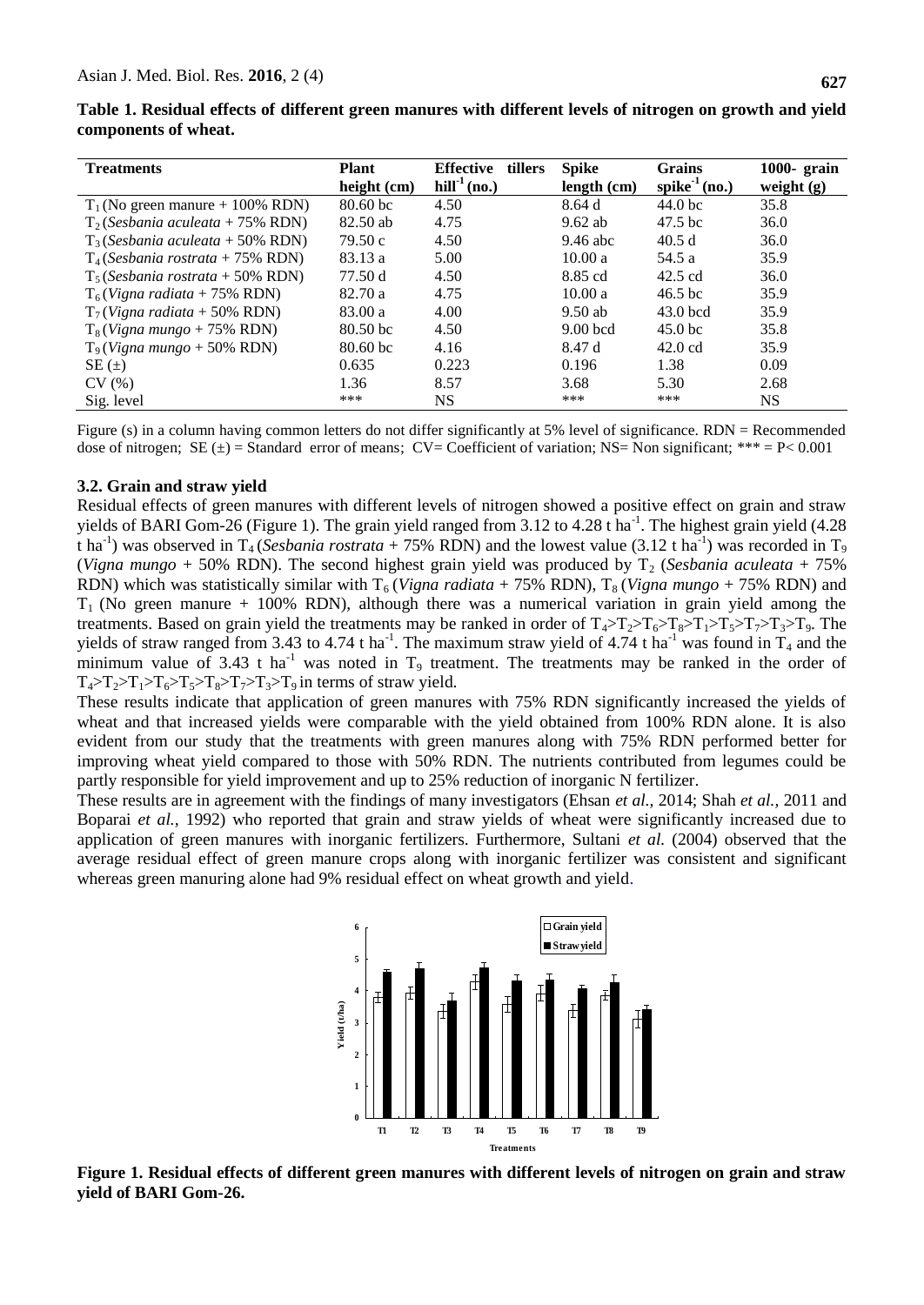#### **3.4. Nitrogen uptake by BARI Gom-26**

A significant variation in N uptake by grain and straw as well as total N uptake by BARI Gom-26 was observed due to residual effect of green manure in combination with N fertilizer (Table 2). The N uptake by grain varied from 65.91 to 96.39 kg ha<sup>-1</sup>. The N uptake by grain was the highest (96.39 kg ha<sup>-1</sup>) in treatment  $T_4$  (*Sesbania rostrata* + 75% RDN) and the lowest (65.91 kg ha<sup>-1</sup>) in treatment  $T_9$  (*Vigna mungo* + 50% RDN). The N uptake by grain may be ranked in the order of  $T_4 > T_1 > T_6 > T_1 > T_7 > T_7 > T_9$ .

The N uptake by straw varied from 8.70 to 12.25 kg ha<sup>-1</sup>. The highest N uptake (12.25 kg ha<sup>-1</sup>) by straw was obtained in treatment T<sub>2</sub> (*Sesbania aculeata* + 75% RDN) which was statistically similar with the values obtained in T<sub>4</sub> T<sub>6</sub> (*Vigna radiata* + 75% RDN),  $T_5$  (*Sesbania rostrata* + 50% RDN) and  $T_9$  (*Vigna mungo* + 50% RDN). The treatment  $T_8 (Vigna mungo + 75\% RDN)$  produced the lowest N uptake  $(8.7 \text{ kg ha}^{-1})$  by wheat straw. The treatments may be ranked in the order of  $T_2>T_4\rightarrow T_6\rightarrow T_5\rightarrow T_9\rightarrow T_1=T_3\rightarrow T_8$  in terms of N uptake by straw.

The total N uptake by BARI Gom-26 ranged from 77.53 to 108.02 kg ha<sup>-1</sup>. The treatment  $T_4$  produced the highest total N uptake (108.02 kg ha<sup>-1</sup>) and the lowest total N uptake (77.53 kg ha<sup>-1</sup>) was obtained in the treatment  $T<sub>9</sub>$ . The total N uptake obtained from different treatments may be ranked in the order of  $T_4 > T_2 > T_6 > T_8 > T_5 > T_1 > T_7 > T_3 > T_9.$ 

Similar to the above findings, a significant increase in N uptake by wheat grain and straw with the application of green manures has been reported by Shah *et al.* (2011) and the highest N uptake was found in *Sesbania*incorporated plots.

# **Table 2. Residual effects of different green manures with different levels of nitrogen on N uptake by wheat.**

| <b>Treatments</b>                   | N uptake by grain<br>$(kg ha-1)$ | N uptake by straw<br>$(kg ha-1)$ | <b>Total N</b> uptake<br>$(kg ha-1)$ |
|-------------------------------------|----------------------------------|----------------------------------|--------------------------------------|
| $T_1$ (No green manure + 100% RDN)  | 74.14 cd                         | 9.80 <sub>b</sub>                | 83.94 cd                             |
| $T_2$ (Sesbania aculeata + 75% RDN) | 84.34 b                          | 12.25a                           | 96.59 <sub>b</sub>                   |
| $T_3$ (Sesbania aculeata + 50% RDN) | 69.07 de                         | 9.80 <sub>b</sub>                | 78.87 de                             |
| $T_4$ (Sesbania rostrata + 75% RDN) | 96.39a                           | 11.63a                           | 108.02 a                             |
| $T_5$ (Sesbania rostrata + 50% RDN) | 72.89 d                          | 11.60a                           | 84.49 cd                             |
| $T_6$ (Vigna radiata + 75% RDN)     | 83.74 b                          | 11.62 a                          | 95.36 b                              |
| $T_7$ (Vigna radiata + 50% RDN)     | 70.24 de                         | $9.43~\mathrm{bc}$               | 79.66 de                             |
| $T_8(Vigna mungo + 75\% RDN)$       | 78.83 bc                         | 8.70 c                           | 87.53c                               |
| $T9(Vigna mungo + 50\% RDN)$        | 65.91 e                          | 11.25a                           | 77.16 e                              |
| $SE(\pm)$                           | 1.78                             | 0.31                             | 1.90                                 |
| CV(%)                               | 4.01                             | 5.03                             | 3.76                                 |
| Sig. level                          | ***                              | ***                              | ***                                  |

Figure (s) in a column having common letters do not differ significantly.

GM= Green manure; RDN= Recommended dose of nitrogen; SE= Standard error of means; CV= Coefficient of variation; NS= Non significant; \*\*\* =  $P < 0.001$ 

#### **3.5. Fertility status of soil**

The initial and the post-harvest soil samples were analyzed to study the soil properties such as organic matter, total N, available P, K and S contents. Although not significant, the residual effect of green manures in combination with N fertilizer had a considerable influence on the soil properties (Table 3). The use of green manures slightly increased the organic matter content, total N, available P, K, and S in the post-harvest soil. The results are in agreement with the findings of some researchers (Ehsan *et al.,* 2014; Mandal *et al.,* 2003 and Mann *et al.,* 2000) who observed improved physical and chemical environment of soil with incorporation of green manures in the experimental plots. The improvement gained in wheat yield from green manure legumes could be attributed to improvement in the soil conditions and nutrient status of the soil. It is therefore recommended that green manure legumes should be encouraged for sustainable soil and crop productivity in rice-wheat system.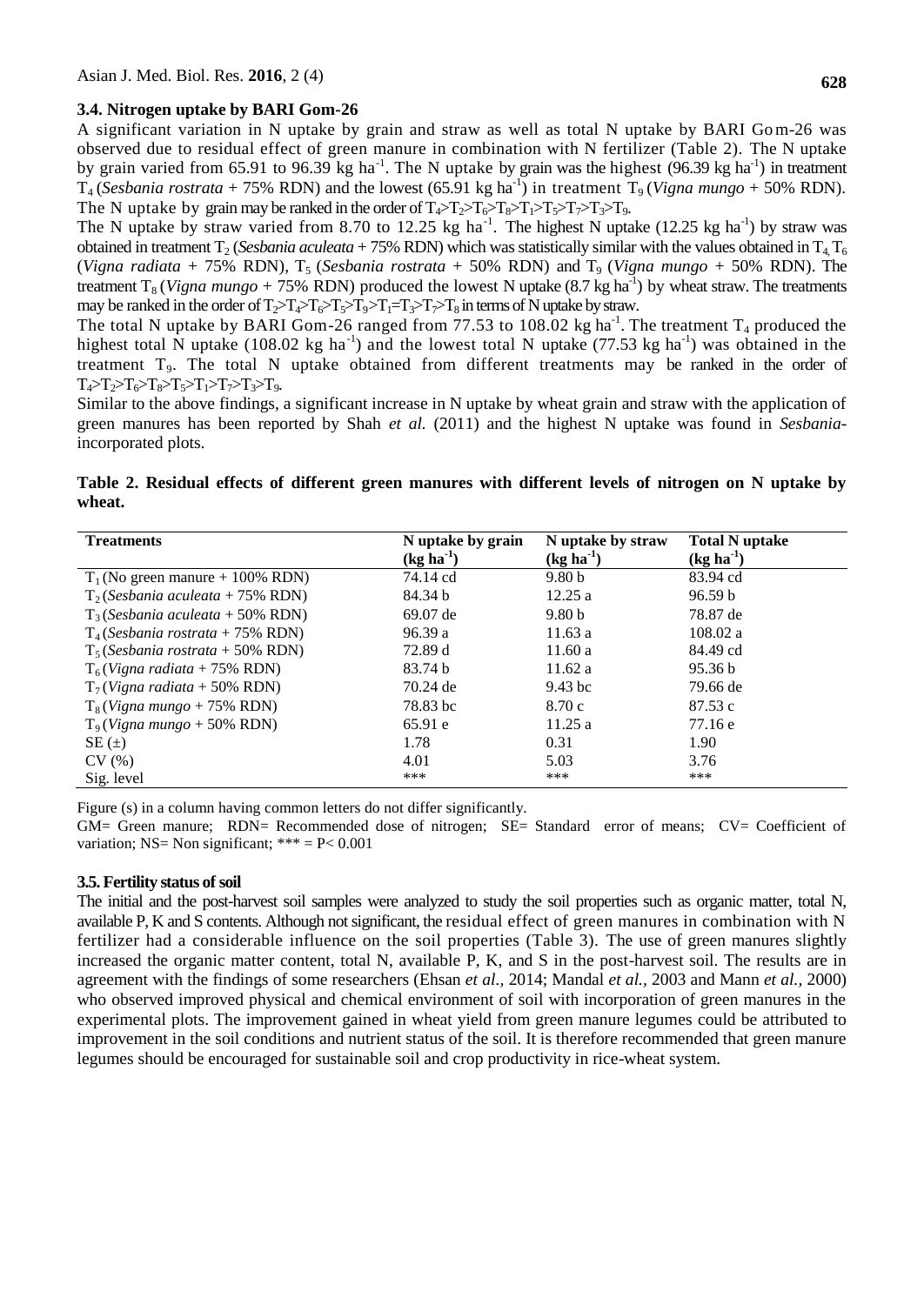| Table 3. Residual effects of different green manures with different levels of nitrogen on post harvest soil. |  |  |
|--------------------------------------------------------------------------------------------------------------|--|--|
|                                                                                                              |  |  |

| <b>Treatments</b>                          | Organic         | Total N $(\% )$  | <b>Available P</b> | Available K      | <b>Available S</b> |
|--------------------------------------------|-----------------|------------------|--------------------|------------------|--------------------|
|                                            | matter $(\% )$  |                  | (ppm)              | (ppm)            | (ppm)              |
| $T_1$ (No green manure +                   | $1.09 \pm 0.03$ | $0.101 \pm 0.00$ | $6.183 \pm 0.09$   | $24.44 \pm 0.00$ | $9.337 \pm 1.39$   |
| 100% RDN)                                  |                 |                  |                    |                  |                    |
| $T_2$ (Sesbania aculeata + 1.21 $\pm$ 0.00 |                 | $0.128 \pm 0.00$ | $6.813 \pm 0.23$   | $25.46 \pm 1.02$ | $12.857 \pm 1.06$  |
| 75% RDN)                                   |                 |                  |                    |                  |                    |
| $T_3$ (Sesbania aculeata + 1.14 $\pm$ 0.04 |                 | $0.106 \pm 0.00$ | $6.543 \pm 0.05$   | $29.54 \pm 1.02$ | $10.950 \pm 2.40$  |
| 50% RDN)                                   |                 |                  |                    |                  |                    |
| $T_4$ (Sesbania rostrata + 1.13 $\pm$ 0.15 |                 | $0.110\pm0.01$   | $6.893 \pm 0.23$   | $24.44 + 2.04$   | $10.373 \pm 2.52$  |
| 75% RDN)                                   |                 |                  |                    |                  |                    |
| $T_5$ (Sesbania rostrata +                 | $1.35 \pm 0.10$ | $0.125 \pm 0.00$ | $6.403 \pm 0.19$   | $24.44 + 2.04$   | $9.120 \pm 0.31$   |
| 50% RDN)                                   |                 |                  |                    |                  |                    |
| $T_6$ (Vigna radiata + 75% 1.38 $\pm$ 0.18 |                 | $0.114 \pm 0.01$ | $6.330 \pm 0.04$   | $26.48 \pm 0.00$ | $9.430 \pm 1.89$   |
| RDN)                                       |                 |                  |                    |                  |                    |
| $T_7$ (Vigna radiata + 50%                 | $1.21 \pm 0.00$ | $0.122 \pm 0.01$ | $6.640\pm0.18$     | $24.44 + 4.08$   | $10.573 \pm 2.25$  |
| RDN)                                       |                 |                  |                    |                  |                    |
| $T_8$ (Vigna mungo + 75% 1.21±0.04         |                 | $0.118 \pm 0.02$ | $6.780 \pm 0.19$   | $23.43 \pm 1.02$ | $10.753 \pm 1.65$  |
| RDN)                                       |                 |                  |                    |                  |                    |
| $T_9$ (Vigna mungo + 50%                   | $1.24 \pm 0.06$ | $0.132 \pm 0.00$ | $6.820 \pm 0.15$   | $30.56 \pm 0.00$ | $9.273 \pm 2.05$   |
| RDN)                                       |                 |                  |                    |                  |                    |
| Initial value                              | 1.15            | 0.11             | 5.57               | 24.29            | 10                 |

### **4. Conclusions**

Green manuring with leguminous crops is a widely used practice that has a potential for reducing use of fertilizer-N application besides improving soil fertility. In the present study we found that plant height, spike length, number of grains spike<sup>-1</sup>, grain and straw yield and N uptake were significantly higher in the plots treated with green manures in combination with 75% recommended N-fertilizer. Among different green manuring crops used in the experiment *Sesbania rostrata* and *Sesbania aculeata* performed better and the residual effect of green manures can compensate up to 25% reduction of recommended fertilizer N but not 50%. Therefore, the use of green manures with 75% N along with other inorganic fertilizers should be recommended for BARI Gom-26 production in rabi season of Bangladesh. However, more study is needed to confirm the results in other AEZ of Bangladesh with inclusion of other green manuring crops.

#### **Conflict of interest**

None to declare.

#### **References**

- Aulakh MS, TS Khera, JW Doran, K Singh and B Singh, 2000. Yields and nitrogen dynamics in a rice-wheat system using green manure and inorganic fertilizer. Soil Sci. Soc. Am. J., 64:1867-1876.
- BARC (Bangladesh Agricultural Research Council), 2005. Fertilizer Recommendation Guide-2005, BARC, Soils Pub., No. 45, Bangladesh Agril. Res. Council, Farmgate, Dhaka.
- BBS (Bangladesh Bureau of Statistics), 2014. Statistical Year Book of Bangladesh. Statistical Division, Ministry of Planning, Govt. People's Republic of Bangladesh, p. 2.
- Black CA, 1965. Method of Soil Analysis Part -I and II. Amer. Soc. Agron. Inc, Madison, Wiscosin, USA, p. 770.
- Boparai BS, Y Singh and BD Sharma, 1992. Effect of green manure *(Sesbania aculeata)* on physical properties of soil and growth of wheat in rice-wheat and maize-wheat cropping systems. Intl. Agrophys. 6:95-101.
- Bremner JM and CS Mulvaney, 1982. Nitrogen- total. In Methods of Soil Analysis Part 2, Eds., Page AL, RH Miller and DR Keeny. Amer. Soc. Agron., Inc. and Soil Sci. Soc. Amer. Inc. Madison, Wisconsin, USA. pp. 595-624.
- Ehsan S, A Niaz, I Saleem and K Mehmood, 2014. Substitution of major nutrient requirement of rice-wheat cropping system through *Sesbania* green manuring. Sci. Agric. 8: 99-102.
- Gomez KA and AA Gomez, 1984. Statistical Procedures for Agricultural Research. John Wilely and Sons, New York.
- Jahiruddin M and MA Sattar, 2010. Agricultural Research Priority: Vision 2030 and beyond- A final Report. Land and Soil Resource Management, Bangladesh Agril. Res. Council, Farmgate, Dhaka.